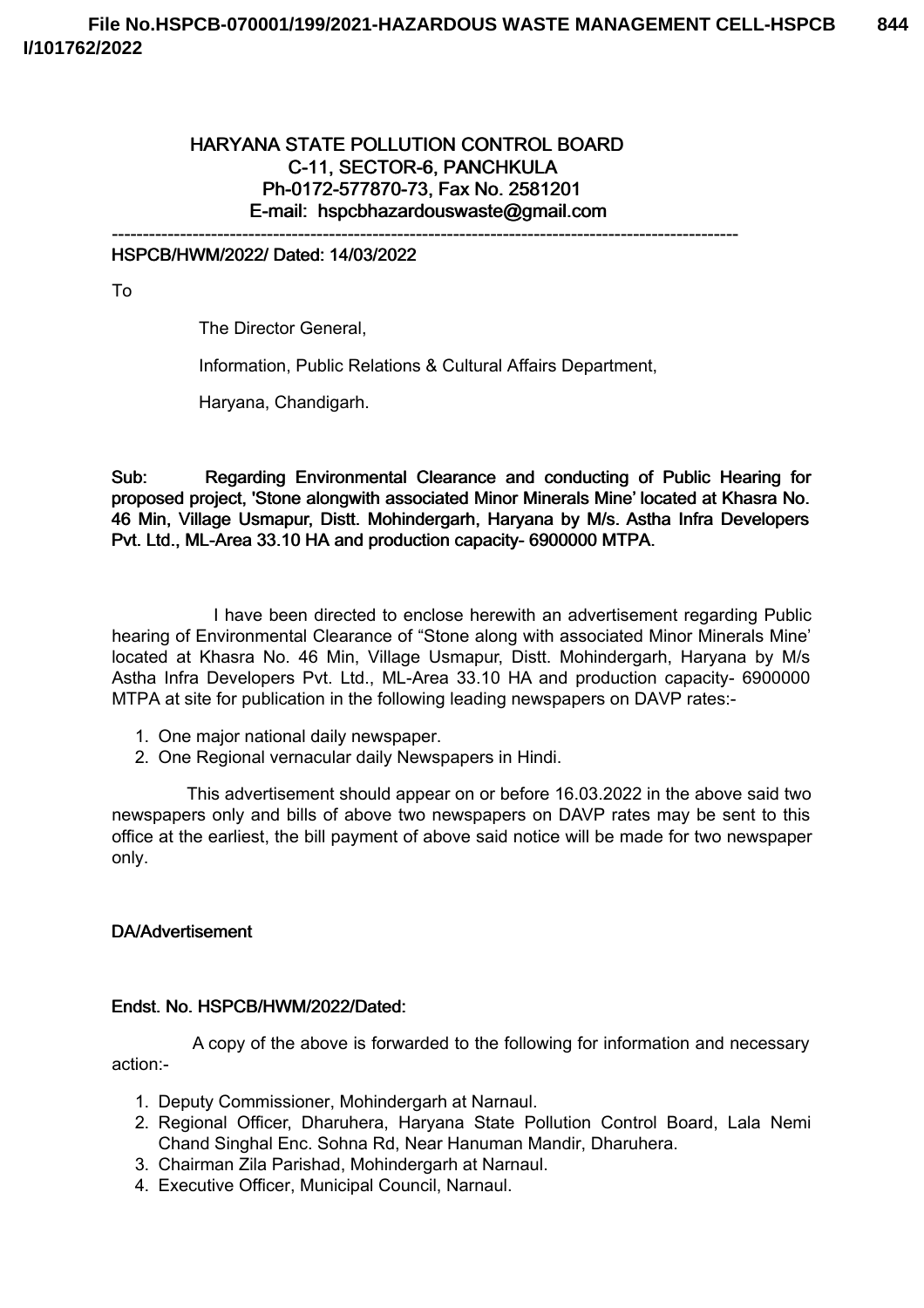5. Joint Director, District Industries Centre, Mohindergarh at Narnaul.

# DA/Advertisement

# Endst. No. HSPCB/HWM/2022/Dated:

A copy of the above is forwarded to the following for information and necessary action:-

- 1. Regional Officer, Haryana State Pollution Control Board, Dharuhera along with copy of EIA report and Executive Summary and CD for sending the same to the concerned authorities mentioned above to place the same in their offices for consultation of the general public during office hours.
- 2. M/s Astha Infra Developers Pvt. Ltd., located at Khasra No. 46 Min, Village Usmapur, Distt. Mohindergarh, Haryana.
- 3. SEE(IT), HQ, HSPCB for uploading the notice on the website of the Board.

### DA/Advertisement

### Endst. No. HSPCB/HWM/2022/Dated:

A copy of the above is forwarded to the following for information please:-

- 1. The Additional Chief Secretary to Govt. of Haryana, Environment and Climate Change Department, Haryana, Chandigarh.
- 2. The Director General Environment and Climate Change Department, Haryana.

### DA/Advertisement

### Endst. No. HSPCB/HWM/2022/Dated:

A copy of the above is forwarded to the following for information please:-

- 1. PS to Chairman.
- 2. PA to Member Secretary.

**Signed by Naveen Gulia** Date: 14-03-2022 15:31:21 Reason: Approved

Sr. Environmental Engineer (HQ)

For Member Secretary